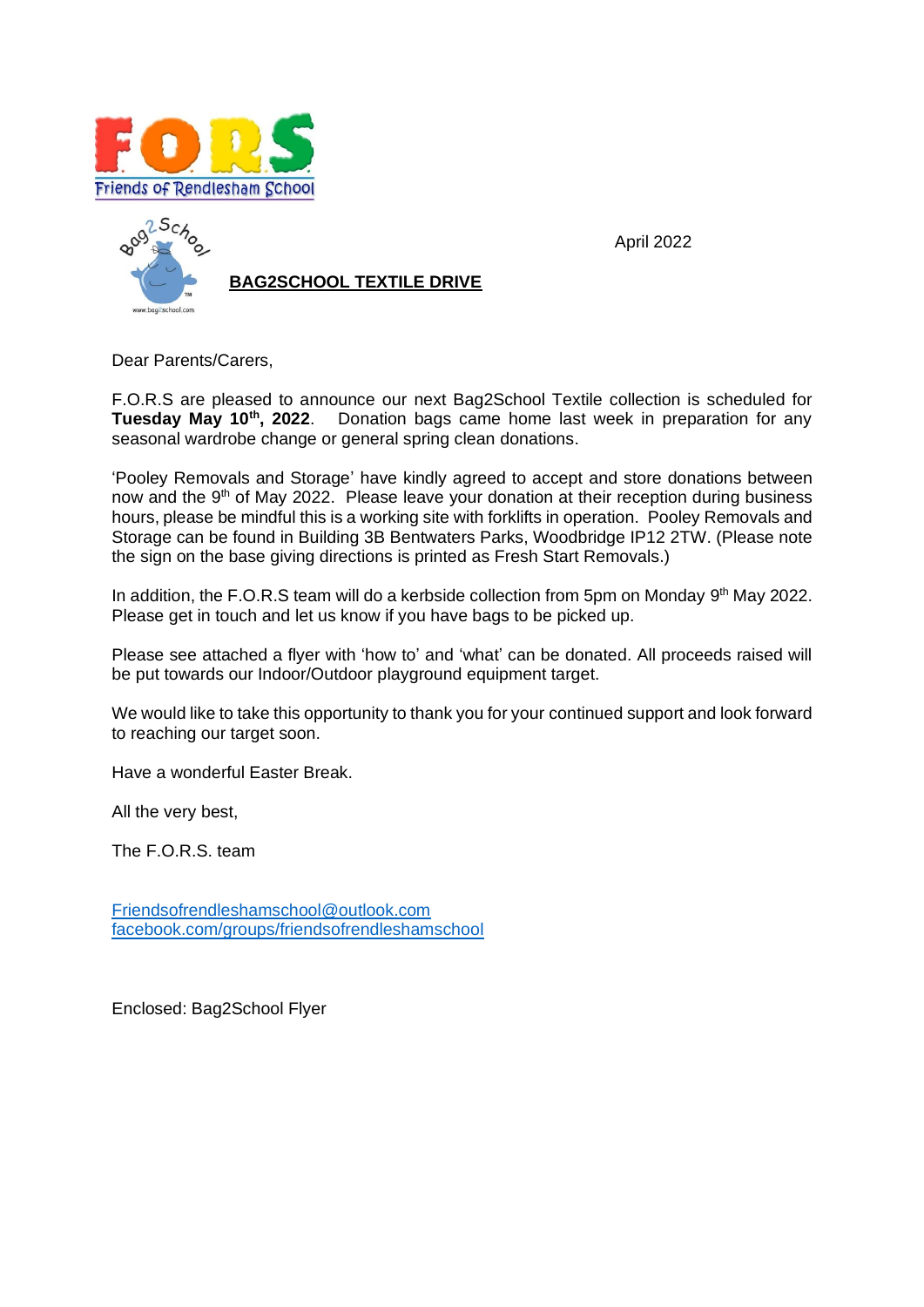



# **BAG2SCHOOL TEXTILE DRIVE TUESDAY 10TH MAY 2022**

## **WAYS TO DONATE**

Drop off your donation at 'Pooley  $\ast$ 

Removals & Storage' reception during

business hours between now & the 9th of

### May 2022

Or leave your donation for kerbside  $\ast$ 

collection by 5pm the night before (Monday May 9th 2022)